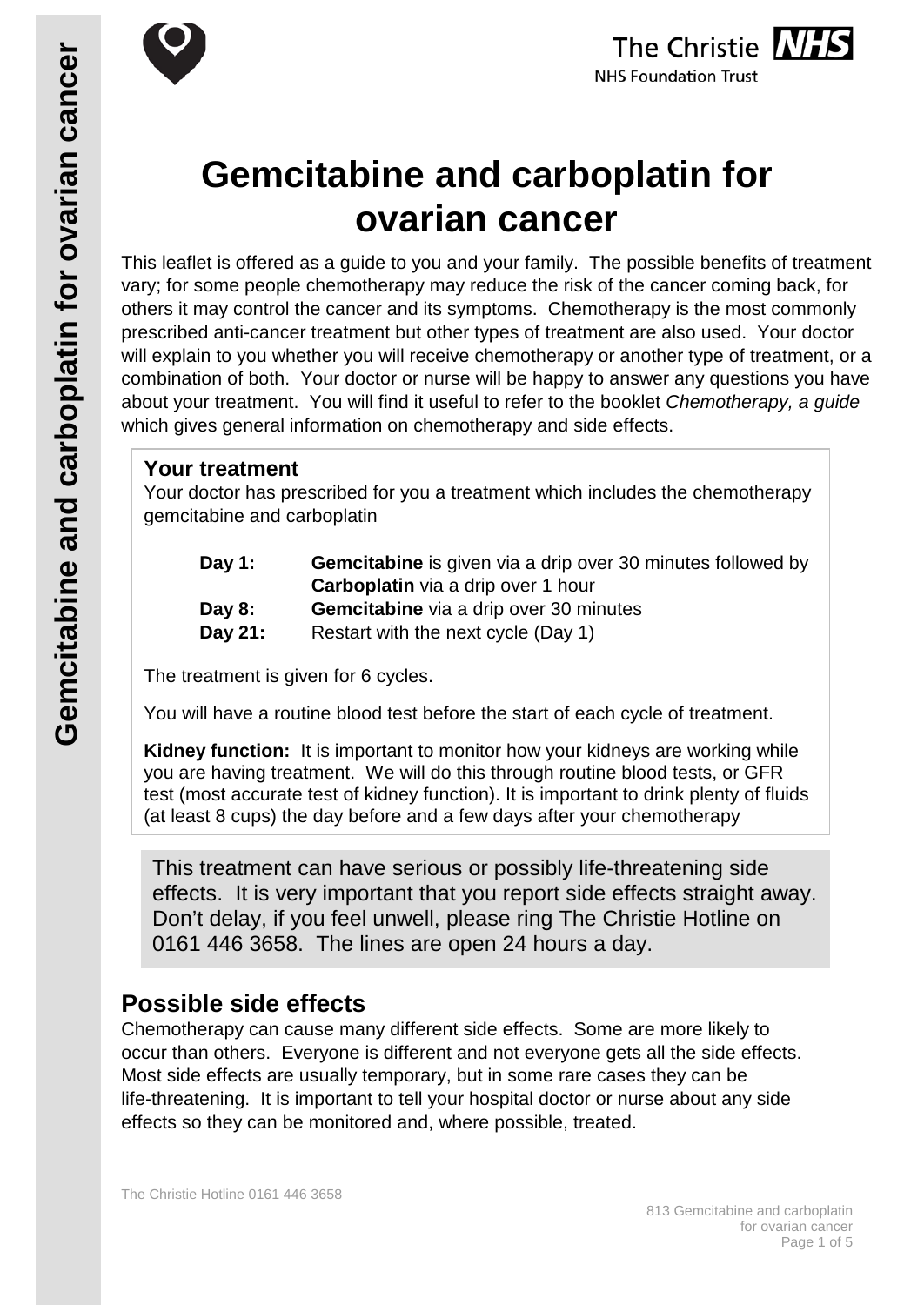# • **Increased risk of serious infection**

You are vulnerable to infection while you are having chemotherapy. Minor infections can become life-threatening in a matter of hours if left untreated. Symptoms of infection include fever, shivering, sweats, sore throat, diarrhoea, discomfort when you pass urine, cough or breathlessness. We recommend that you use a digital thermometer so you can check your temperature. You can buy one from your local chemist.

**If you feel unwell, you have symptoms of an infection or your temperature is 37.5ºC or above or below 36ºC contact The Christie Hotline straight away**.

#### **Immediate allergic reactions:**

Allergic reactions to Carboplatin are uncommon. Please ask the staff for help *immediately* if you notice any of the following: fevers and chills, back pain, shortness of breath, headaches and swelling of the face may occur *during* the time the drug is being given. If this happens please tell the staff straight away. Your doctor may prescribe further medication that can help to reduce these side effects.

#### **Common side effects (more than 1 in 10)**

#### • **Anaemia (low number of red blood cells)**

While having this treatment you may become anaemic. This may make you feel tired and breathless. Let your doctor or nurse know if these symptoms are a problem. You may need a blood transfusion.

#### • **Bruising or bleeding**

This treatment can reduce the production of platelets which help the blood clot. Let your doctor know if you have any unexplained bruising or bleeding, such as nosebleeds, bloodspots or rashes on the skin, and bleeding gums. You may need a platelet transfusion.

#### • **Nausea and vomiting (sickness)**

The severity of this varies from person to person. Anti-sickness medication may be given along with your chemotherapy to prevent this. You will also be given anti-sickness tablets to take at home. If you continue to feel or be sick, contact your GP or this hospital, because your anti-sickness medication may need to be changed or increased.

#### • **Lethargy**

Some chemotherapy may make you feel tired and lacking in energy. It can be frustrating when you feel unable to cope with routine tasks. If you do feel tired, take rest and get help with household chores. If necessary, take time off work. Gentle exercise such as walking can be beneficial.

#### • **Skin rash**

You may develop a skin rash. This is usually mild and easily treated. Please tell your doctor on your next visit.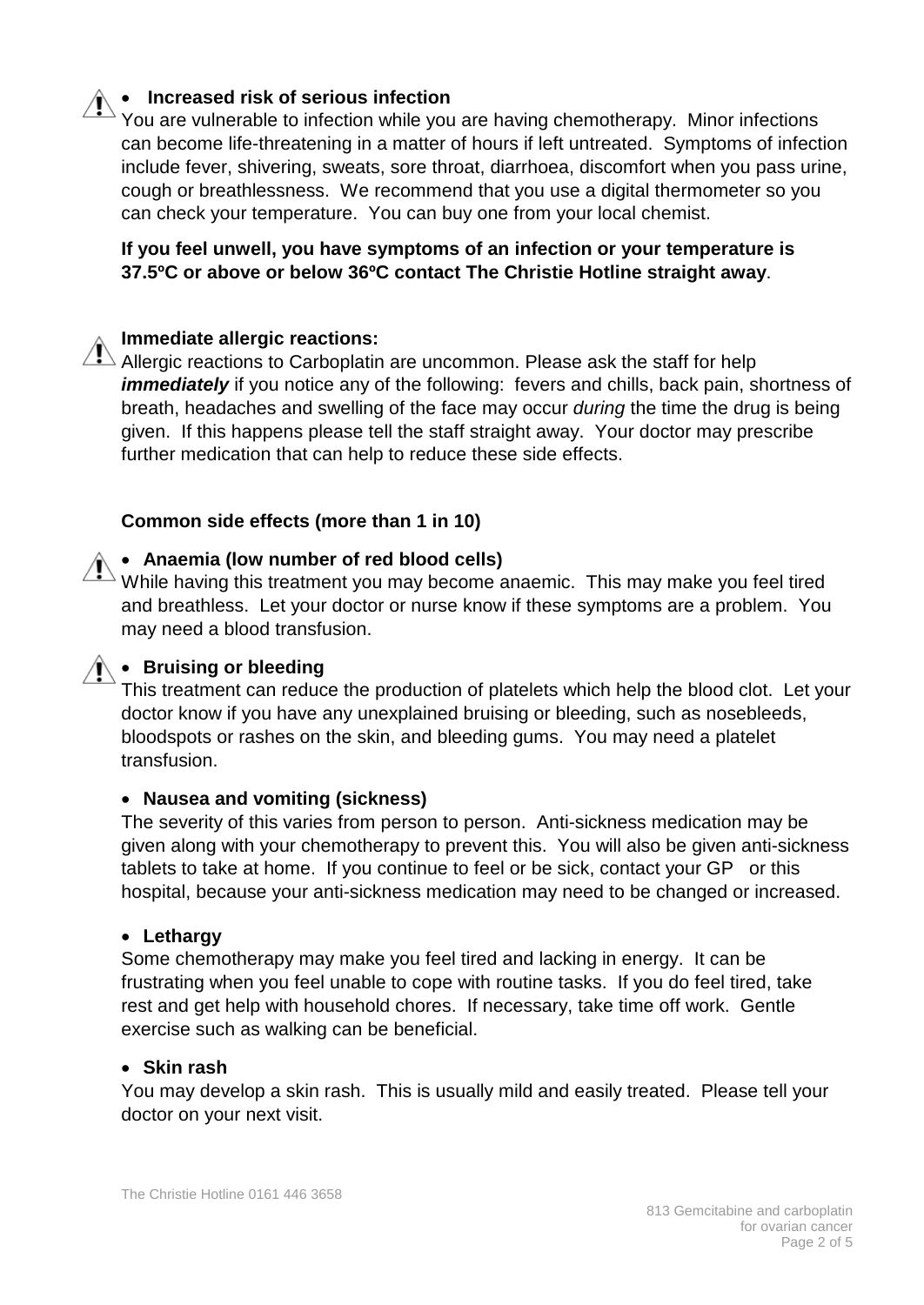## • **Flu-like symptoms and headaches**

Gemcitabine chemotherapy may cause flu-like symptoms such as fever, aches and pains and shivering about 3 to 5 hours after it is given. These symptoms are temporary and should go within 12 to 24 hours. Paracetamol will help. If your symptoms are particularly severe, tell your doctor on your next visit.

## • **Change in kidney function**

You may have a small amount of blood or protein in their urine when it is tested. You are very unlikely to notice any change and it rarely causes any harm.

# **Uncommon side effects (less than 1 in 10)**

## • **Hair thinning**

Some hair loss may occur during treatment although this is unlikely. It is advisable to avoid perms, colours, use of hot brushes and vigorous, frequent washing that could increase hair loss. Please remember that this is a temporary side effect and your hair will grow back when your treatment is completed. If you would like an appointment with the wig service, this can be arranged for you. Ask the staff for a copy of 'The Wig Fitting Service.'

## • **Upset bowels**

You may get upset bowels with this chemotherapy:

## **Diarrhoea**

If this becomes a problem while you are having treatment, anti-diarrhoea tablets can be bought from a pharmacy or prescribed by your GP for a temporary period until this is resolved. If the problem persists contact this hospital. Ask the staff for a copy of *'Eating: Help Yourself'* which has useful ideas about diet when you are having treatment.

## **Constipation**

Try to drink plenty of fluids. Report this to your hospital doctor or nurse who can advise you regarding diet and who may prescribe a suitable laxative. Ask the staff for a copy of Eating: Help Yourself which has useful ideas about diet when you are having treatment.

## • **Taste changes**

You may notice that the food tastes different. Normal taste usually comes back after treatment completed.

## **Rare side effects (less than 1 in 100)**

## • **Breathlessness**

Gemcitabine can cause temporary narrowing of the airways, which can cause breathlessness. Let your hospital doctor know if you feel breathless.

## • **Tinnitus & high frequency hearing loss**

You may develop tinnitus (ringing in the ears), this sensation should subside when your treatment finishes. High frequency hearing loss can occur with this chemotherapy. Rarely, this may be permanent.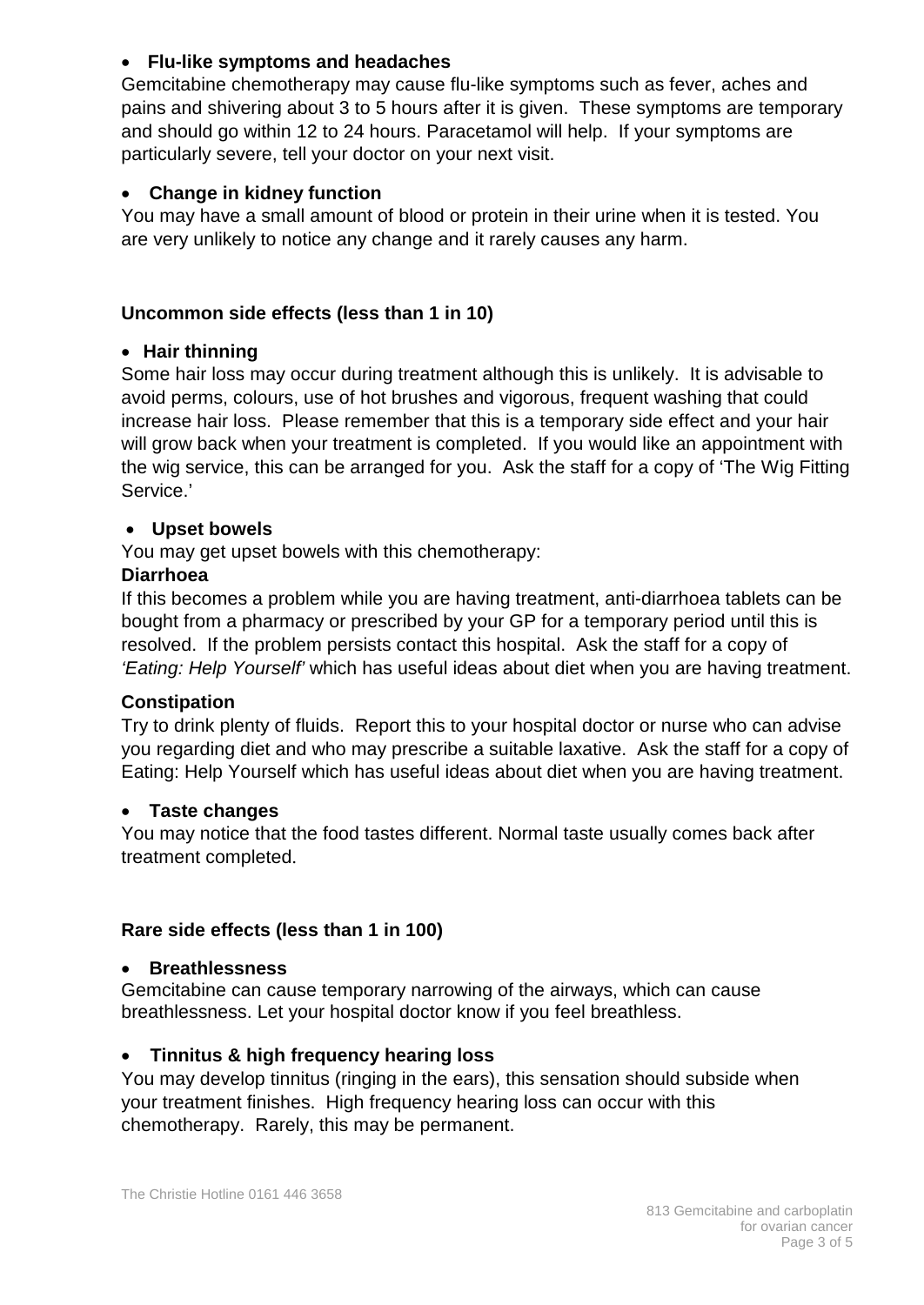• **Extravasation** is when chemotherapy leaks outside the vein. If you develop redness, soreness or pain at the injection site **at any time** please let us know straight away. If you feel pain, tell your doctor or nurse as they can slow the drip to reduce the reaction.

#### **Serious and potentially life threatening side effects**

In a small proportion of patients chemotherapy can result in very severe side effects which may rarely result in death. The team caring for you will discuss the risk of these side effects with you.

## **Other medicines**

Some medicines can be harmful to take when you are having chemotherapy. Let your doctor know about any medications you are taking, including non-prescribed medicines such as complementary therapies and herbal remedies.

# **Sex, contraception & fertility**

**Protecting your partner and contraception:** We recommend that you or your partner use a condom during sexual intercourse while you are having the course of chemotherapy. Chemotherapy is dangerous to unborn babies and this will also protect you and your partner from any chemotherapy drugs that may be present in semen and in the vagina. If you suspect that you may be pregnant please tell your doctor immediately.

**Fertility:** This chemotherapy may affect your ability to have children. Your doctor or nurse should have discussed this with you. If not, please ask them before you start treatment.

**Loss of periods:** Due to the effects of chemotherapy on the ovaries you may find that your periods become irregular or may eventually stop. In younger women this may be temporary, but if you are closer to your menopause it may be permanent. This will result in hot flushes, sweats and vaginal dryness.

# **Late side effects**

Some side effects may become evident only after a number of years. In reaching any decision with you about treatment, the potential benefit you receive from treatment will be weighed against the risks of serious long term side effects to the heart, lungs, kidneys and bone marrow. With some drugs there is also a small but definite risk of developing another cancer. If any of these problems specifically applies to you, the doctor will discuss these with you and note this on your consent form.